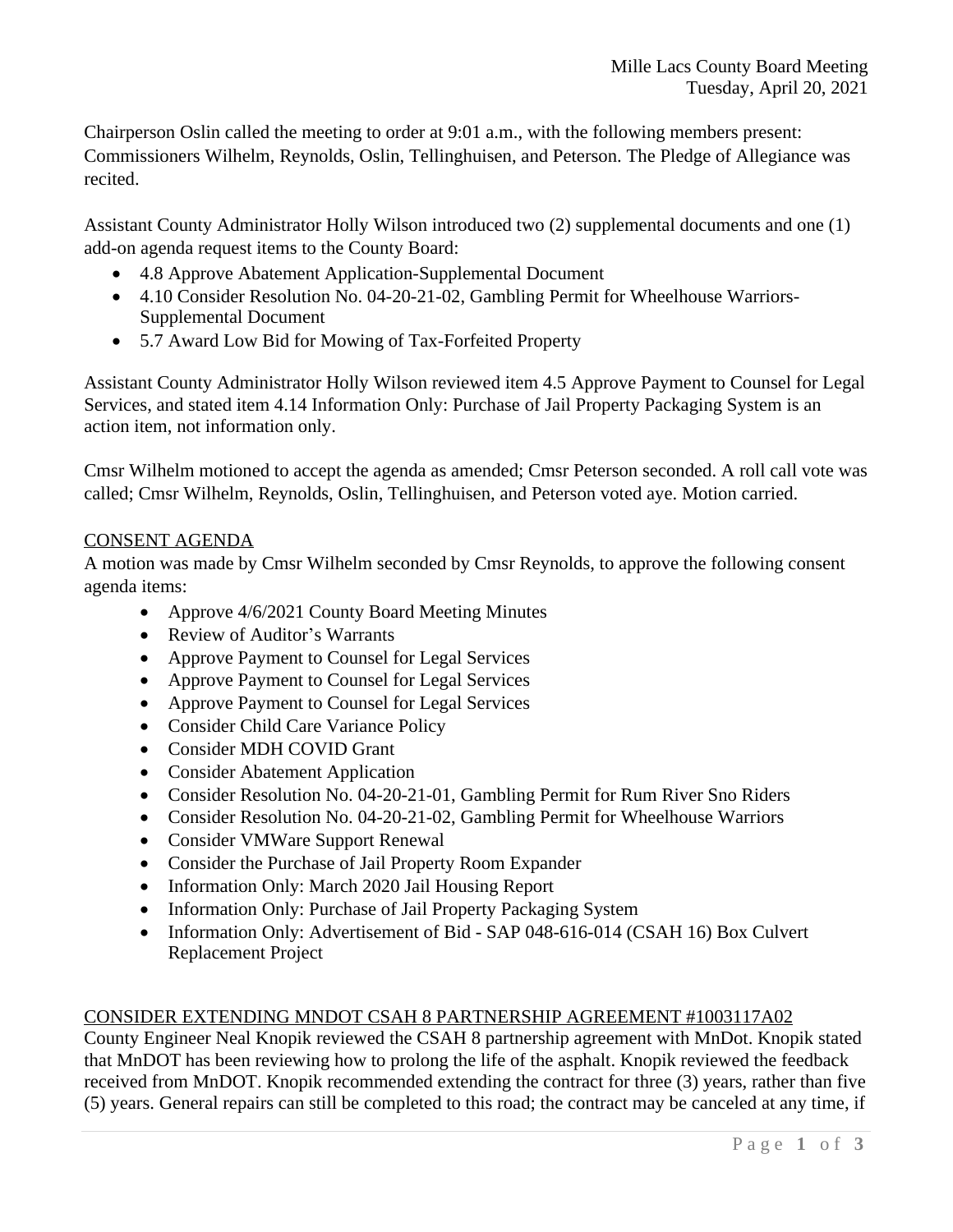Cmsr Wilhelm motioned to accept Extending MNDOT CSAH 8 Partnership Agreement #1003117A02; Cmsr Peterson seconded. A roll call vote was called; Cmsr Wilhelm, Reynolds, Oslin, Tellinghuisen, and Peterson voted aye. Motion carried.

# CONSIDER PAYMENT DUE FOR COUNTY DITCH 4 TREE REMOVAL CONTRACT

Environmental Resources Director Chris Berg presented the request for the payment of the County Ditch 4 contract. Berg recommended retaining 5% of the amount due for the revisions that need to be completed by the vendor, which can be used to address the concerns of landowners. Cmsr Tellinghuisen expressed his concern over the landowner's issues. County Attorney Joe Walsh stated that the contract was drafted by the County to allow 5% of the total amount to be held back to resolve any disputes by landowners, where the County may have some liability. Walsh stated he believes the amount to withhold is reasonable to accommodate landowners' complaints; withholding any more than that does jeopardize the County's position. Walsh recommended paying the \$238,704.43 pursuit to the contract, with the exception of the \$12,500 to cover the landowners' concerns. Discussion occurred among the Commissioners concerning a performance bond associated with the project. County Auditor-Treasurer Eric Bartusch reviewed the property assessment associated with the property tax balance. Cmsr Peterson motioned to approve County Ditch 4 Tree Removal Contract; Cmsr Wilhelm seconded. A roll call vote was called. Cmsr Wilhelm, Reynolds, Oslin and Peterson voted aye. Cmsr Tellinghuisen voted nay. Motion carried.

# CONSIDER REVISED COUNTY AUDITOR-TREASURER POSITION DESCRIPTION

Assistant County Administrator Wilson discussed the main change associated with the position description. The Auditor-Treasurer position does not typically conduct performance reviews. Wilson reviewed the alterations made to the position description and that it will remain at a Grade R. Cmsr Wilhelm motioned to approve the revised county Auditor-Treasurer position description, Cmsr Reynolds seconded. A roll call vote was called; Cmsr Wilhelm, Reynolds, Tellinghuisen, Oslin and Peterson voted aye. Motion carried.

# CONSIDER LAND SERVICES DIRECTOR/LAND COMMISSIONER POSITION DESCRIPTION

Assistant County Administrator Wilson stated that the Land Services Director/Land Commissioner position description was previously discussed at a work session. The combination of the Environmental Resources Director and the Land Services Director position would be considered a reclassification. Recommendation to move from Grade R to a Grade S with the additional responsibilities associated with the job. Department heads range between a Grade R and Grade T. Discussion occurred among the Commissioners concerning the cost-savings to the County associated with the alteration. Cmsr Wilhelm stated he would like to see the cost-savings amount to the County. Cmsr Wilhelm motioned to approve the Land Services Director/Land Commissioner Position Description, Cmsr Peterson Seconded. A roll call vote was called; Cmsr Wilhelm, Reynold, Tellinghuisen, Oslin and Peterson voted aye. Motion carried.

The Chairperson recessed the meeting at 10:00 a.m.; the meeting reconvened at 10:05 a.m.